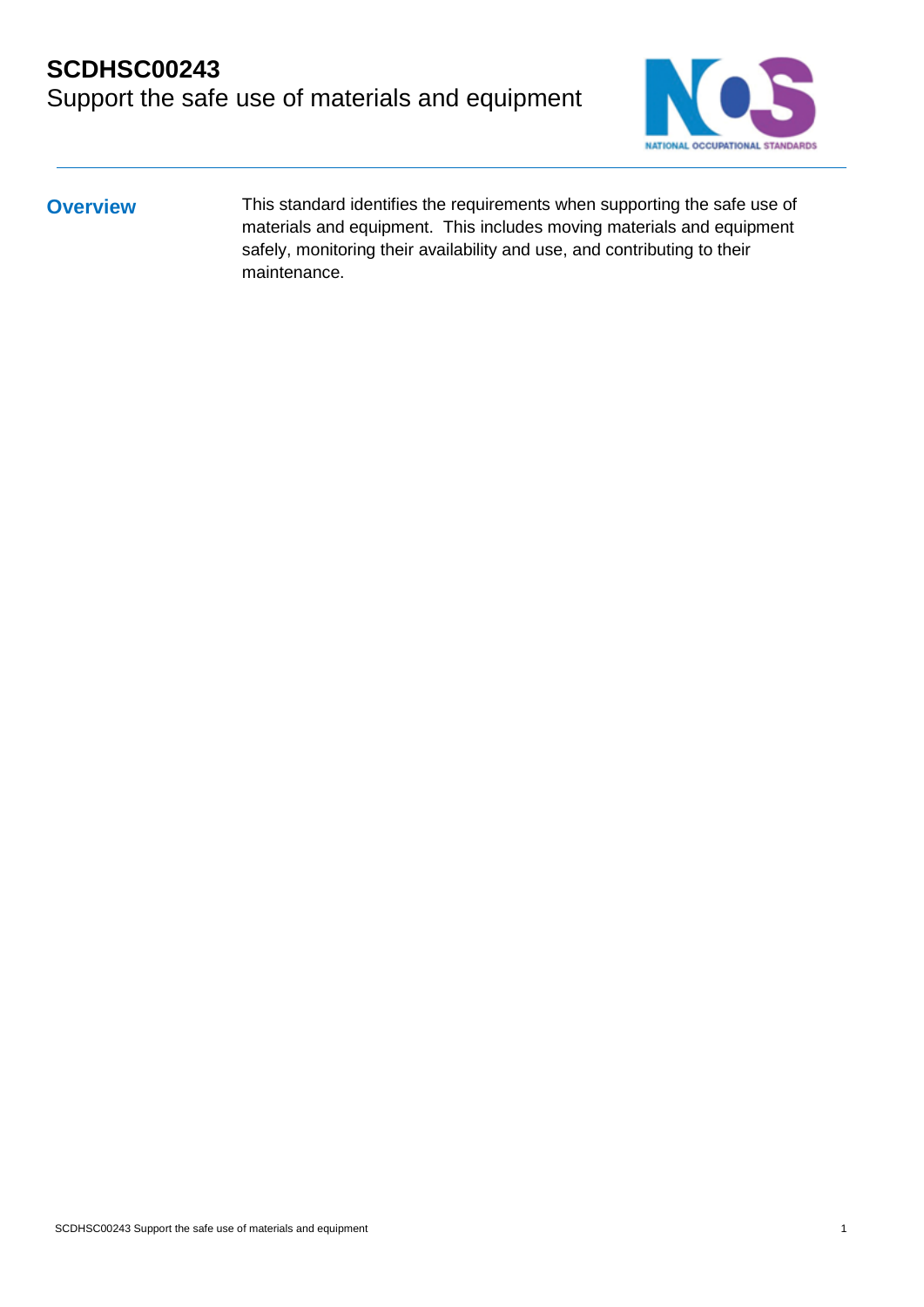| <b>Performance</b><br>criteria |                 | Move materials and equipment safely                                                                                                                                                    |
|--------------------------------|-----------------|----------------------------------------------------------------------------------------------------------------------------------------------------------------------------------------|
| You must be able to:           | P <sub>1</sub>  | identify materials and equipment that need to be moved                                                                                                                                 |
|                                | P <sub>2</sub>  | obtain risk assessments associated with the materials and                                                                                                                              |
|                                |                 | equipment to be moved                                                                                                                                                                  |
|                                | P <sub>3</sub>  | ensure you understand procedures and practices in the risk                                                                                                                             |
|                                |                 | assessment before moving the materials and equipment                                                                                                                                   |
|                                | P <sub>4</sub>  | identify potential risks for the move, accessing help where                                                                                                                            |
|                                |                 | necessary                                                                                                                                                                              |
|                                | P <sub>5</sub>  | take steps to minimise any risks identified, accessing help where<br>necessary                                                                                                         |
|                                | P <sub>6</sub>  | move materials and equipment in accordance with legal and work                                                                                                                         |
|                                |                 | setting policies, procedures and requirements, following the                                                                                                                           |
|                                |                 | procedures and practices identified in any risk assessments                                                                                                                            |
|                                | P7              | move materials and equipment safely, securely and in a way that                                                                                                                        |
|                                |                 | protects them from damage and/or contamination                                                                                                                                         |
|                                | P <sub>8</sub>  | check that the materials and equipment are safe and secure when                                                                                                                        |
|                                |                 | they have been moved                                                                                                                                                                   |
|                                | P <sub>9</sub>  | update records about moving materials and equipment in line with                                                                                                                       |
|                                |                 | legal and work setting requirements                                                                                                                                                    |
|                                | P <sub>10</sub> | follow legal and work setting requirements to report any problems                                                                                                                      |
|                                |                 | about moving materials and equipment                                                                                                                                                   |
|                                |                 | Monitor the use of materials and equipment                                                                                                                                             |
| You must be able to:           | P <sub>11</sub> | check that materials and equipment received are correct and not<br>faulty                                                                                                              |
|                                | P <sub>12</sub> | control the use of materials and equipment to minimise loss and<br>damage                                                                                                              |
|                                | P <sub>13</sub> | monitor the use of materials and equipment                                                                                                                                             |
|                                | P <sub>14</sub> | take action to record, report and remedy any faults and incorrect<br>deliveries                                                                                                        |
|                                | P <sub>15</sub> | take action to record, report, replace and repair materials and                                                                                                                        |
|                                |                 | equipment that have been lost and damaged                                                                                                                                              |
|                                | P <sub>16</sub> | take action to record, report and replenish materials and equipment<br>that have run out                                                                                               |
|                                |                 | Help maintain materials and equipment                                                                                                                                                  |
| You must be able to:           | P <sub>17</sub> | follow manufacturer's instructions, work setting <b>policies and</b><br>procedures and any legal requirements when storing, using,<br>maintaining and cleaning materials and equipment |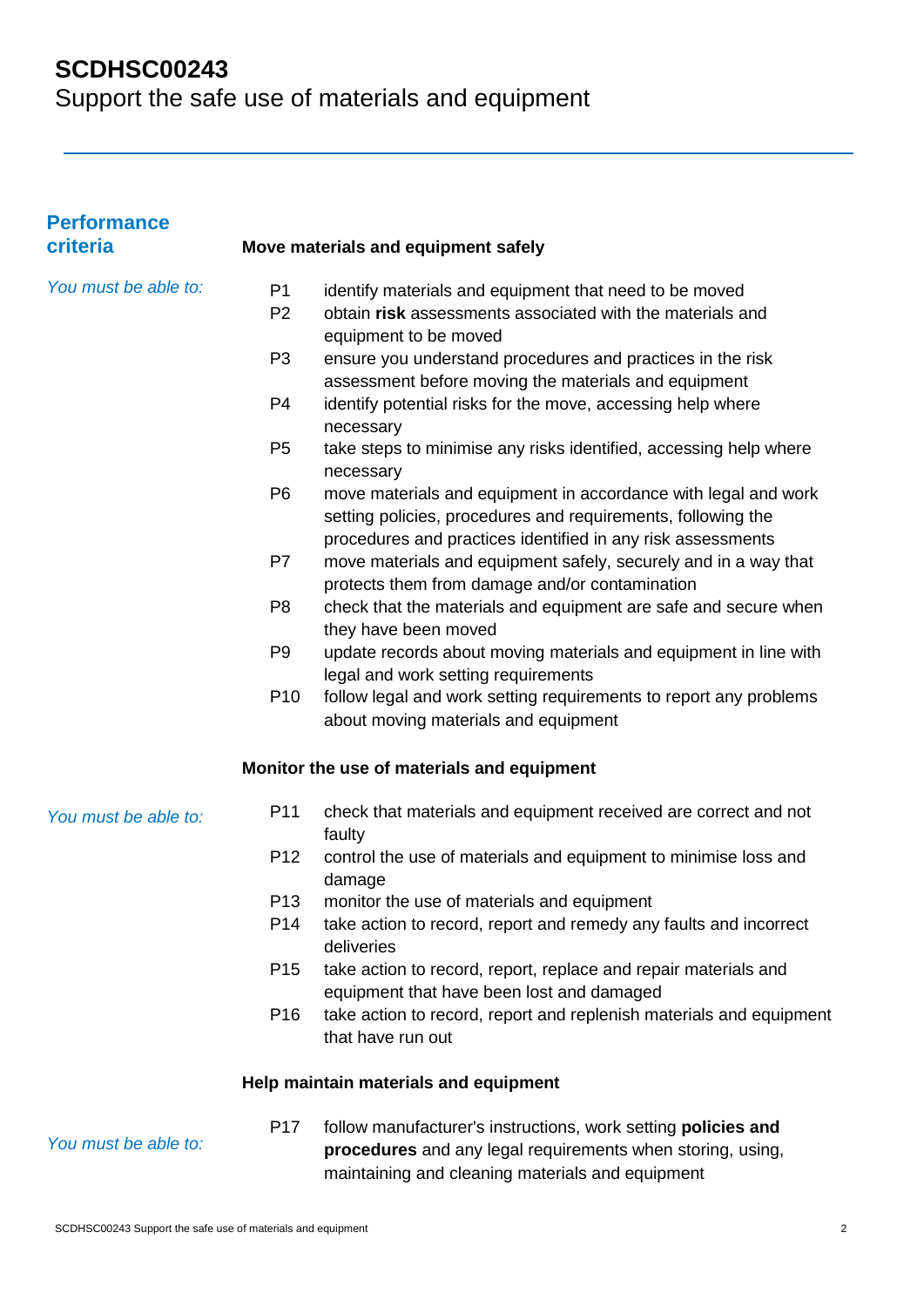- P18 handle materials and equipment safely when distributing them, following legal requirements and work setting procedures
- P19 use appropriate protective clothing and equipment when cleaning equipment
- P20 encourage **individuals, key people** and **others** to use, maintain and clean materials and equipment according to manufacturer's instructions**,** any legal requirements and work setting procedures
- P21 store materials and equipment so they are easily accessible and ready for future use
- P22 take action to label, remove and report to appropriate people any materials and equipment that are unsuitable for use
- P23 dispose of any waste safely and according to legal and work setting requirements
- P24 keep accurate and up to date records of the materials and equipment for which you are responsible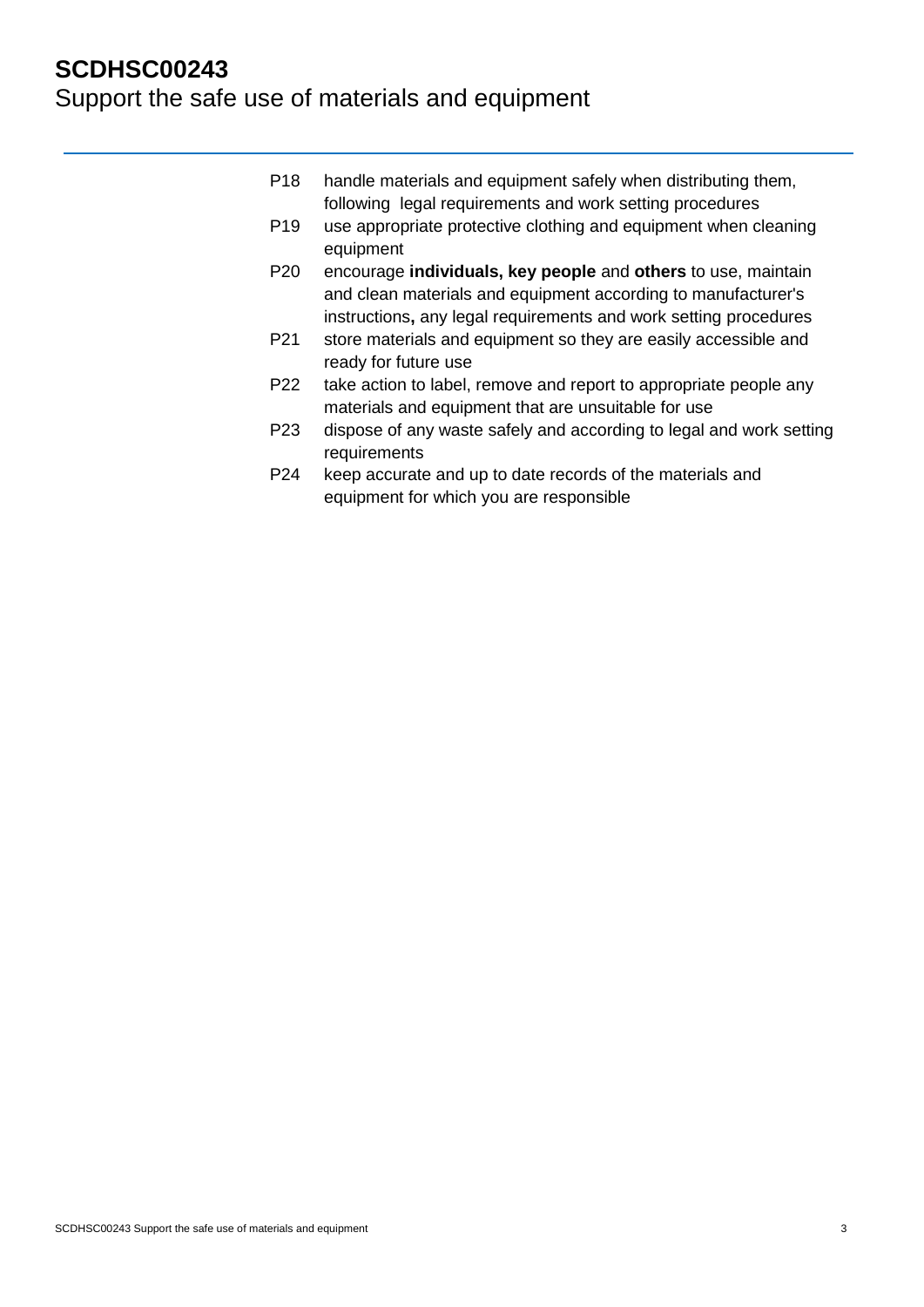| <b>Knowledge and</b><br>understanding |                 | How you carry out your work                                                                                                |  |
|---------------------------------------|-----------------|----------------------------------------------------------------------------------------------------------------------------|--|
| You need to know and<br>understand:   | K <sub>1</sub>  | codes of practice, standards, frameworks and guidance relevant to<br>your work and the content of this standard            |  |
|                                       | K <sub>2</sub>  | the main items of legislation that relate to the content of this<br>standard within your work role                         |  |
|                                       | K <sub>3</sub>  | your own roles and responsibilities with their limits and boundaries                                                       |  |
|                                       | K4              | who you must report to at work                                                                                             |  |
|                                       | K <sub>5</sub>  | the roles and responsibilities of other people with whom you work                                                          |  |
|                                       | K <sub>6</sub>  | how to find out about procedures and agreed ways of working in<br>your work setting                                        |  |
|                                       | K7              | how to make sure you follow procedures and agreed ways of<br>working                                                       |  |
|                                       | K <sub>8</sub>  | the prime importance of the interests and well-being of the<br>individual                                                  |  |
|                                       | K <sub>9</sub>  | the individual's cultural and language context                                                                             |  |
|                                       | K10             | how to work in ways that support the active participation of<br>individuals in their own care and support                  |  |
|                                       | K11             | how to work in partnership with people                                                                                     |  |
|                                       | K <sub>12</sub> | what you should do when there are conflicts and dilemmas in your<br>work                                                   |  |
|                                       | K <sub>13</sub> | how and when you should seek support in situations beyond your<br>experience and expertise                                 |  |
| You need to know and<br>understand:   |                 | <b>Health and Safety</b>                                                                                                   |  |
|                                       | K14             | your work setting policies and practices for health, safety and<br>security                                                |  |
|                                       | K15             | practices that help to prevent and control infection in the context of<br>this standard                                    |  |
| You need to know and                  | Safe-guarding   |                                                                                                                            |  |
| understand:                           | K16             | the duty that everyone has to raise concerns about possible harm or<br>abuse, poor or discriminatory practices             |  |
|                                       | K <sub>17</sub> | signs and symptoms of harm or abuse                                                                                        |  |
|                                       | K18             | how and when to report any concerns about abuse, poor or<br>discriminatory practice, resources or operational difficulties |  |
|                                       | K <sub>19</sub> | what to do if you have reported concerns but no action is taken to<br>address them                                         |  |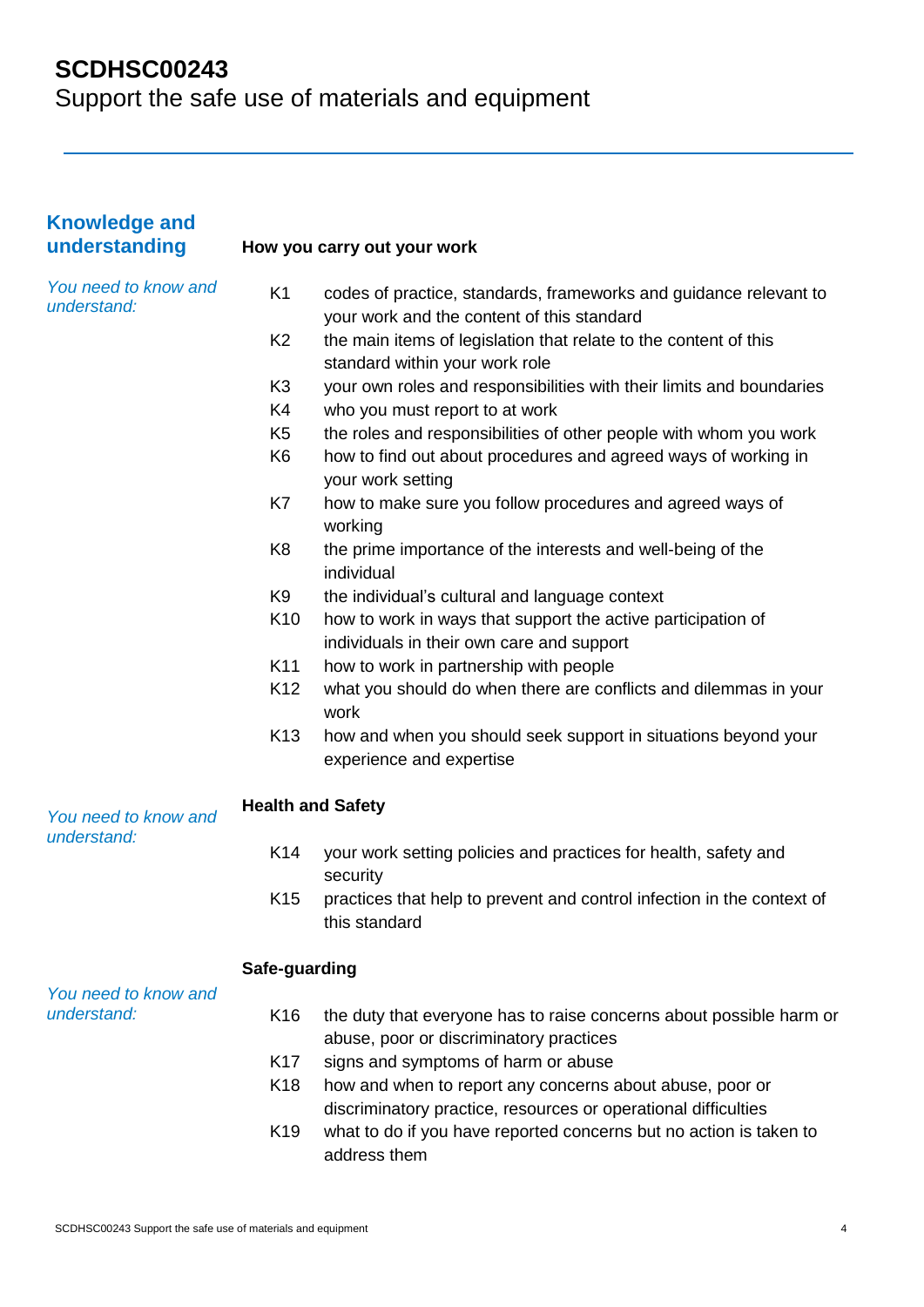|                                     | <b>Handling information</b> |                                                                                                                                   |  |
|-------------------------------------|-----------------------------|-----------------------------------------------------------------------------------------------------------------------------------|--|
| You need to know and<br>understand: | K <sub>20</sub>             | legal requirements, policies and procedures for the security and<br>confidentiality of information                                |  |
|                                     | K21                         | work setting requirements for recording information and producing<br>reports including the use of electronic communication        |  |
|                                     | K22                         | when and how to pass on information                                                                                               |  |
|                                     |                             | <b>Specific to this NOS</b>                                                                                                       |  |
| You need to know and                |                             |                                                                                                                                   |  |
| understand:                         | K <sub>23</sub>             | principles for moving, handling, loading and storing materials and<br>equipment                                                   |  |
|                                     | K24                         | the reasons for recording the goods received, and actions to take to<br>rectify mistakes                                          |  |
|                                     | K <sub>25</sub>             | routine maintenance requirements and the possible consequences<br>of not maintaining equipment                                    |  |
|                                     | K26                         | types of materials and equipment which are easily damaged during<br>transportation                                                |  |
|                                     | <b>K27</b>                  | reasons for, and methods of, labelling products and equipment for<br>transfer                                                     |  |
|                                     | K28                         | loading and unloading requirements for transfer such as positioning<br>and weight of loads, safe methods of moving loads manually |  |
|                                     | K29                         | how to secure and monitor the condition of products and equipment<br>during transit                                               |  |
|                                     | K30                         | how to move, handle, store and dispose of equipment, materials<br>and waste safely                                                |  |
|                                     | K31                         | how to protect materials and equipment from contamination and<br>adverse atmospheric conditions                                   |  |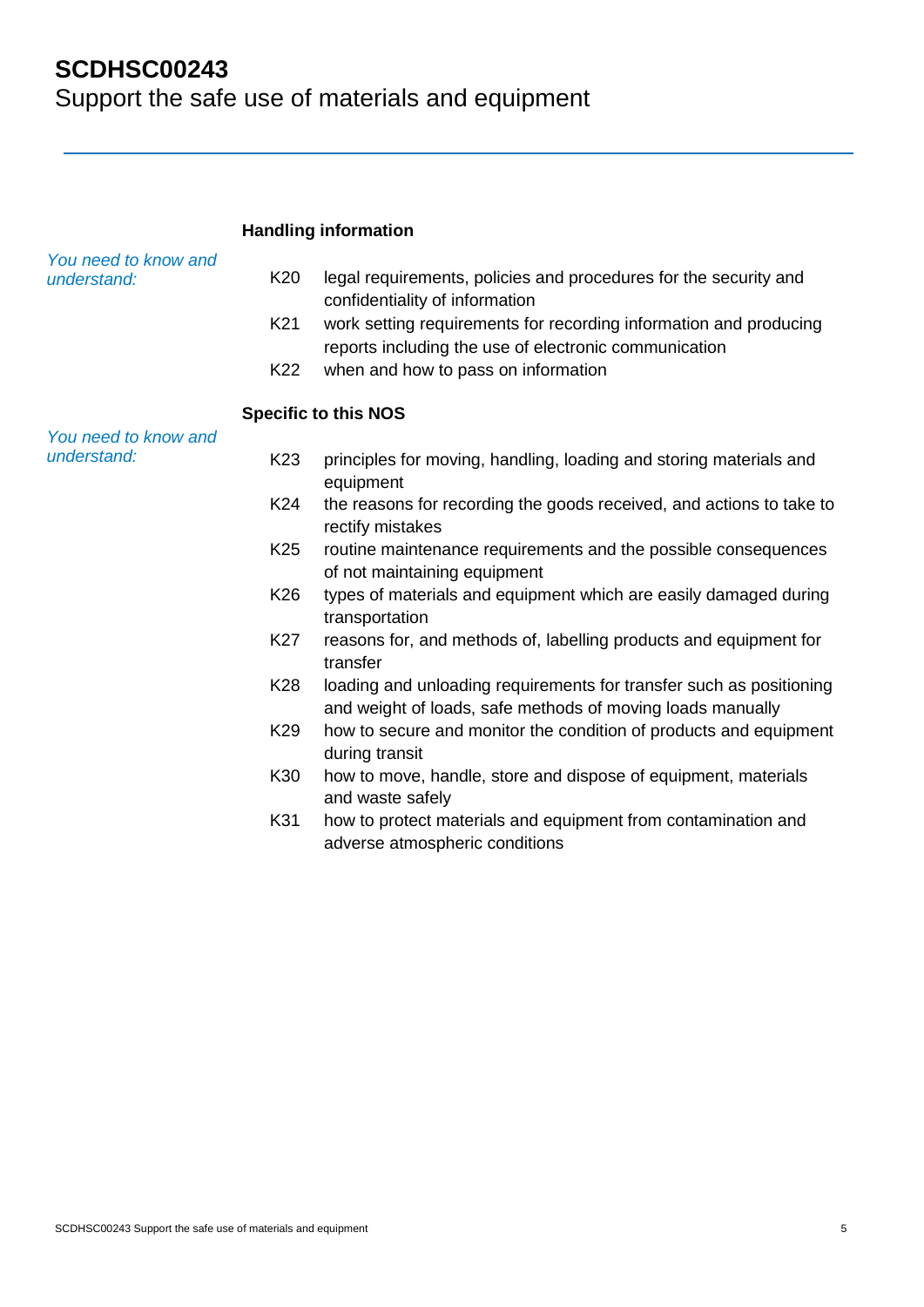Support the safe use of materials and equipment

## **Additional Information**

## **Scope/range related to performance criteria**

The details in this field are explanatory statements of scope and/or examples of possible contexts in which the NOS may apply; they are not to be regarded as range statements required for achievement of the NOS.

Note: Where an individual finds it difficult or impossible to express their own preferences and make decisions about their life, achievement of this standard may require the involvement of advocates or others who are able to represent the views and best interests of the individual.

Where there are language differences within the work setting, achievement of this standard may require the involvement of interpreters or translation services.

The **individual** is the person you support or care for in your work. **Key people** are those who are important to an individual and who can make a difference to his or her well-being. Key people may include family, friends, carers and others with whom the individual has a supportive relationship. **Others** are your colleagues and other professionals whose work contributes to the individual's well-being and who enable you to carry out your role **Policies and procedures** are formally agreed and binding ways of working that apply in many settings. Where policies and procedures do not exist, the term includes other agreed ways of working.

A **risk** takes account of the likelihood of a hazard occurring and may include the possibility of danger, damage or destruction to the environment and goods; the possibility of injury and harm to people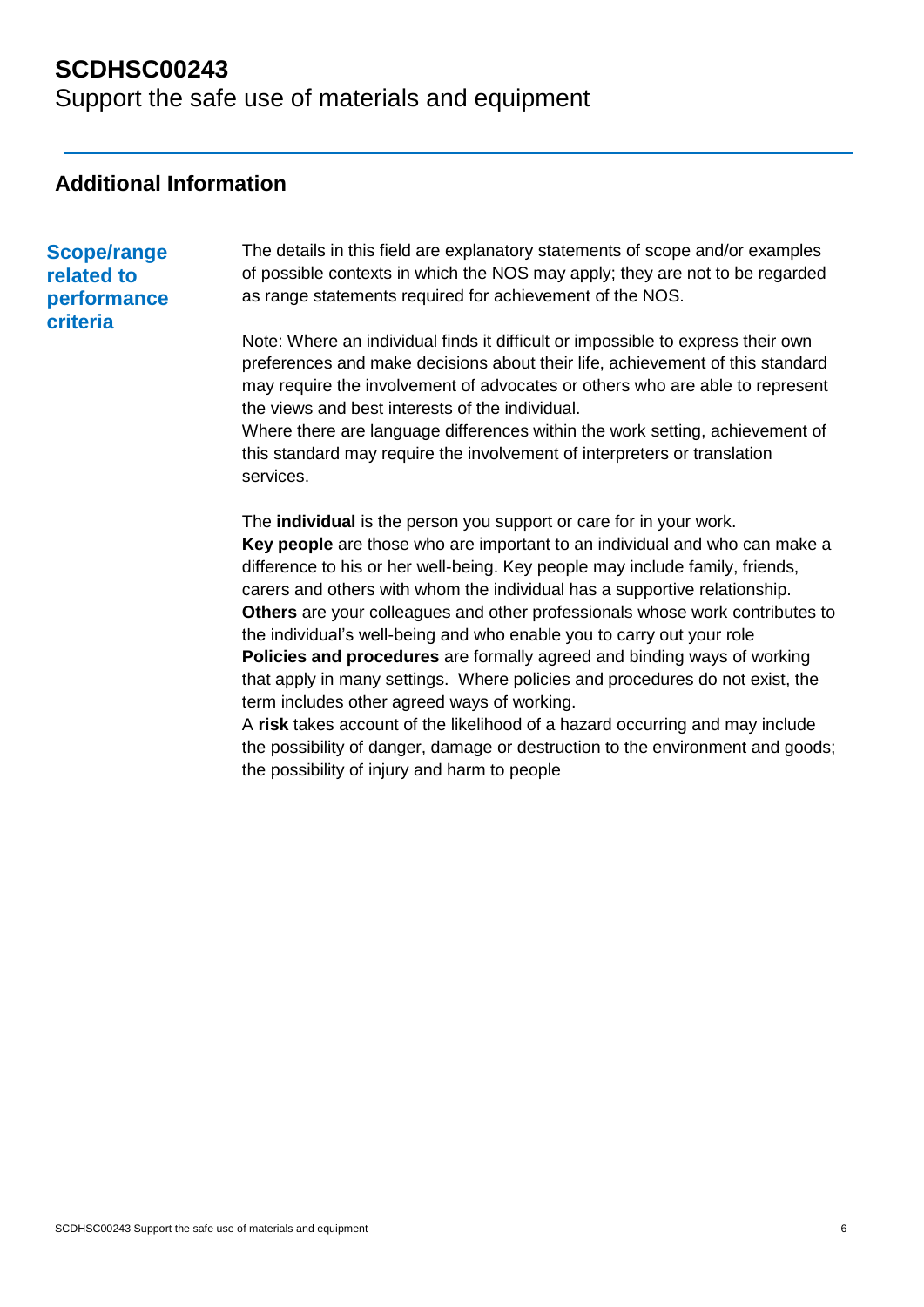Support the safe use of materials and equipment

## **Scope/range related to knowledge and understanding**

The details in this field are explanatory statements of scope and/or examples of possible contexts in which the NOS may apply; they are not to be regarded as range statements required for achievement of the NOS.

### **All knowledge statements must be applied in the context of this standard.**

### **Values Values**

Adherence to codes of practice or conduct where applicable to your role and the principles and values that underpin your work setting, including the rights of children, young people and adults. These include the rights: To be treated as an individual To be treated equally and not be discriminated against To be respected To have privacy To be treated in a dignified way To be protected from danger and harm To be supported and cared for in a way that meets their needs, takes account of their choices and also protects them To communicate using their preferred methods of communication and language To access information about themselves